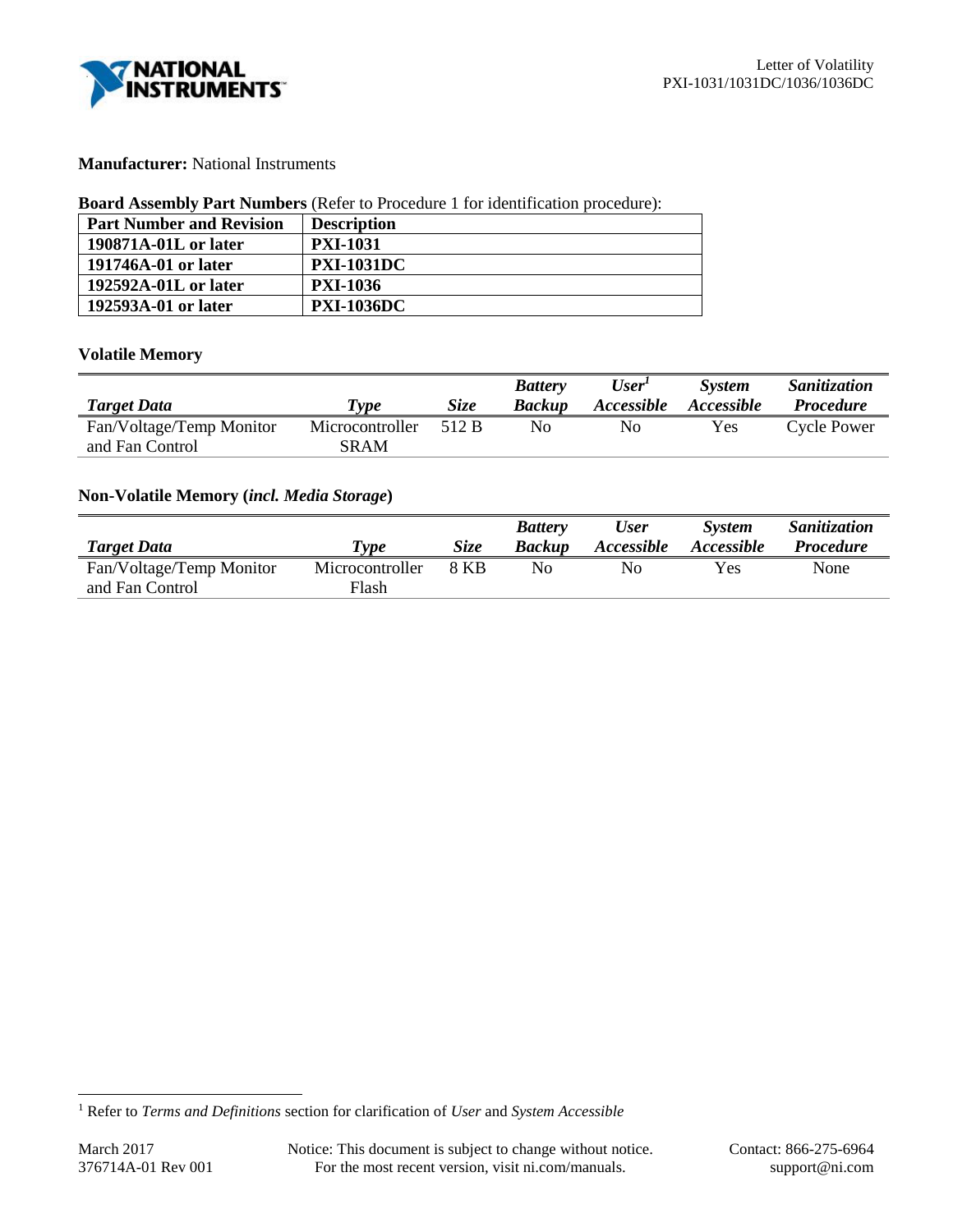

# **Procedures**

# **Procedure 1 – Board Assembly Part Number identification:**

To determine the Board Assembly Part Number and Revision, refer to the label applied to the surface of your product. The Assembly Part Number should be formatted as P/N: #####a-##L.